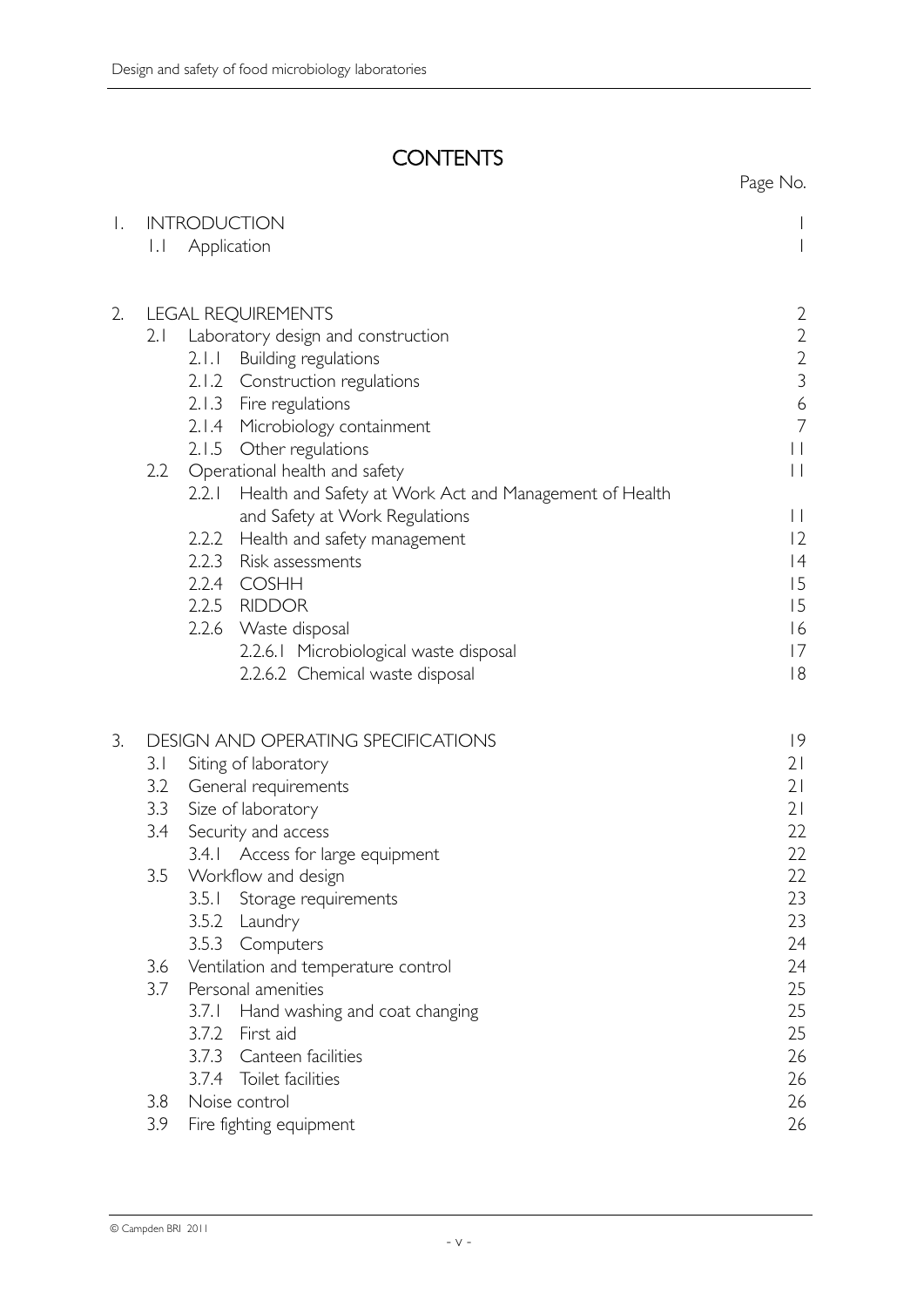| 4. |     |              | <b>CONSTRUCTION DETAILS</b>                  | 27 |
|----|-----|--------------|----------------------------------------------|----|
|    | 4.1 |              | Construction, fittings and surface finishes  | 27 |
|    |     | 4.1.1        | The building                                 | 27 |
|    |     |              | 4.1.2 Walls                                  | 27 |
|    |     |              | 4.1.3 Floors                                 | 27 |
|    |     |              | 4.1.4 Ceilings                               | 28 |
|    |     |              | 4.1.5 Light fittings                         | 28 |
|    |     |              | 4.1.6 Lighting                               | 28 |
|    |     |              | 4.1.7 Decor                                  | 28 |
|    |     |              | 4.1.8 Doors                                  | 28 |
|    |     |              | 4.1.9 Windows                                | 29 |
|    |     |              | 4.1.10 Benches                               | 29 |
|    |     |              | 4.1.11 Work tops                             | 29 |
|    |     |              | 4.1.12 Service outlets                       | 30 |
|    |     |              | 4.1.13 Cupboards                             | 30 |
|    |     |              | 4.1.14 Shelving and wall cupboards           | 30 |
|    |     | 4.1.15 Sinks |                                              | 30 |
|    |     |              | 4.1.16 Hand wash basins                      | 30 |
|    |     |              | 4.1.17 Seating                               | 30 |
|    | 4.2 | Services     |                                              | 31 |
|    |     | 4.2.1        | Electricity                                  | 31 |
|    |     |              | 4.2.1.1 Loading                              | 31 |
|    |     |              | 4.2.1.2 Socket outlets and power connections | 31 |
|    |     |              | 4.2.1.3 Uninterruptable power supply         | 32 |
|    |     |              | 4.2.1.4 Emergency electrical supplies        | 32 |
|    |     |              | 4.2.1.5 Electricity distribution boards      | 32 |
|    |     |              | 4.2.1.6 Computer terminal requirements       | 32 |
|    |     |              | 4.2.1.7 Telephone points                     | 32 |
|    |     |              | 4.2.2 Water systems                          | 33 |
|    |     |              | 4.2.2.1 Cold water                           | 33 |
|    |     |              | 4.2.2.2 Hot water                            | 34 |
|    |     |              | 4.2.2.3 Legionella regulations               | 34 |
|    |     |              | 4.2.2.4 Steam                                | 34 |
|    |     | 4.2.3        | Gas                                          | 34 |
|    |     |              | 4.2.3.1 Fuel gas                             | 34 |
|    |     |              | 4.2.3.2 Cylinder gases                       | 35 |
|    |     | 4.2.4        | Compressed air                               | 35 |
|    |     |              | 4.2.5 Drainage                               | 35 |
|    |     | 4.2.6        | Ventilation                                  | 36 |
|    |     |              | 4.2.7 Vacuum                                 | 36 |
|    |     |              | 4.2.8 Waste disposal                         | 36 |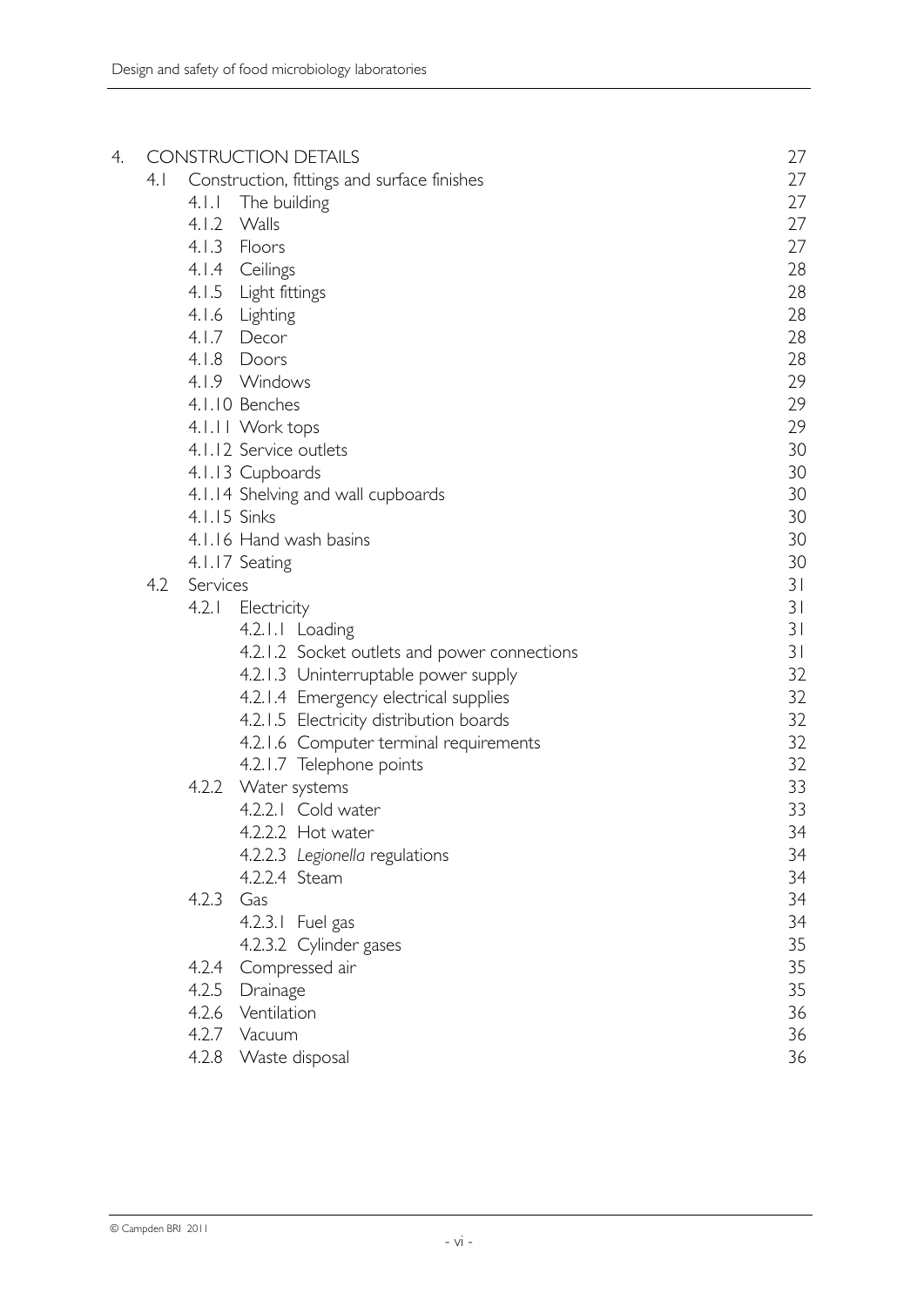| 5. | INSTALLATION AND SAFETY ASPECTS OF EQUIPMENT |                                                                 |                |  |  |  |
|----|----------------------------------------------|-----------------------------------------------------------------|----------------|--|--|--|
|    | 5.1                                          | Legislation                                                     | 37             |  |  |  |
|    | 5.2                                          | Anaerobic and Modified Atmosphere Generating Systems (MAGS)     | 38             |  |  |  |
|    |                                              | 5.2.1 Anaerobic workstations                                    | 38             |  |  |  |
|    |                                              | 5.2.2 Gas jars                                                  | 39             |  |  |  |
|    | 5.3                                          | Autoclaves                                                      | 39             |  |  |  |
|    | 5.4                                          | Balances                                                        | 40             |  |  |  |
|    | 5.5                                          | Bunsen burners                                                  | 4 <sup>1</sup> |  |  |  |
|    | 5.6                                          | Centrifuges                                                     | 4 <sup>1</sup> |  |  |  |
|    | 5.7                                          | Colony counters                                                 |                |  |  |  |
|    | 5.8                                          | Computer and computer controlled equipment                      | 42             |  |  |  |
|    | 5.9                                          | Conductivity meter                                              | 43             |  |  |  |
|    |                                              | 5.10 Dust hoods                                                 | 43             |  |  |  |
|    |                                              | 5.11 Freezers                                                   | 44             |  |  |  |
|    |                                              | 5.12 Fume cupboards                                             | 44             |  |  |  |
|    |                                              | 5.13 Gas cylinders                                              | 45             |  |  |  |
|    |                                              | 5.14 Glassware washing machines                                 | 46             |  |  |  |
|    |                                              | 5.15 Heating blocks                                             | 46             |  |  |  |
|    |                                              | 5.16 Hotplates                                                  | 47             |  |  |  |
|    |                                              | 5.17 Incubators                                                 | 47             |  |  |  |
|    |                                              | 5.18 Laminar flow cabinets                                      | 48             |  |  |  |
|    |                                              | 5.19 Media dispenser                                            | 48             |  |  |  |
|    |                                              | 5.20 Media preparator                                           | 49             |  |  |  |
|    | 5.21                                         | Microscopes                                                     | 49             |  |  |  |
|    |                                              | 5.22 Microwave ovens                                            | 50             |  |  |  |
|    |                                              | 5.23 Ovens                                                      | 50             |  |  |  |
|    |                                              | 5.24 pH meters                                                  | 50             |  |  |  |
|    |                                              | 5.25 Plate pourers                                              | 5 <sub>1</sub> |  |  |  |
|    |                                              | 5.26 Refrigerators                                              | 5 <sub>1</sub> |  |  |  |
|    |                                              | 5.27 Safety cabinets                                            | 52             |  |  |  |
|    |                                              | 5.28 Steamers                                                   | 53             |  |  |  |
|    |                                              | 5.29 Stomachers                                                 | 53             |  |  |  |
|    |                                              | 5.30 Thermal cyclers                                            | 54             |  |  |  |
|    | 5.31                                         | UV lamps                                                        | 54             |  |  |  |
|    |                                              |                                                                 | 55             |  |  |  |
|    |                                              | 5.32 Vacuum pumps<br>5.33 Water/oil baths                       | 55             |  |  |  |
|    |                                              |                                                                 | 55             |  |  |  |
|    |                                              | 5.34 Water purification equipment                               |                |  |  |  |
| 6. | <b>DOCUMENTATION</b>                         |                                                                 |                |  |  |  |
|    | 6.1                                          | Safe microbiology laboratory practices                          | 58             |  |  |  |
|    | 6.2                                          | Microbiology containment to include access for non-microbiology |                |  |  |  |
|    |                                              | laboratory personnel                                            | 58             |  |  |  |
|    | 6.3                                          | Safety aspects relating to laboratory equipment including use,  |                |  |  |  |
|    |                                              | commissioning, servicing and maintenance requirements           | 59             |  |  |  |
|    |                                              |                                                                 |                |  |  |  |

6.4 Training of personnel 60